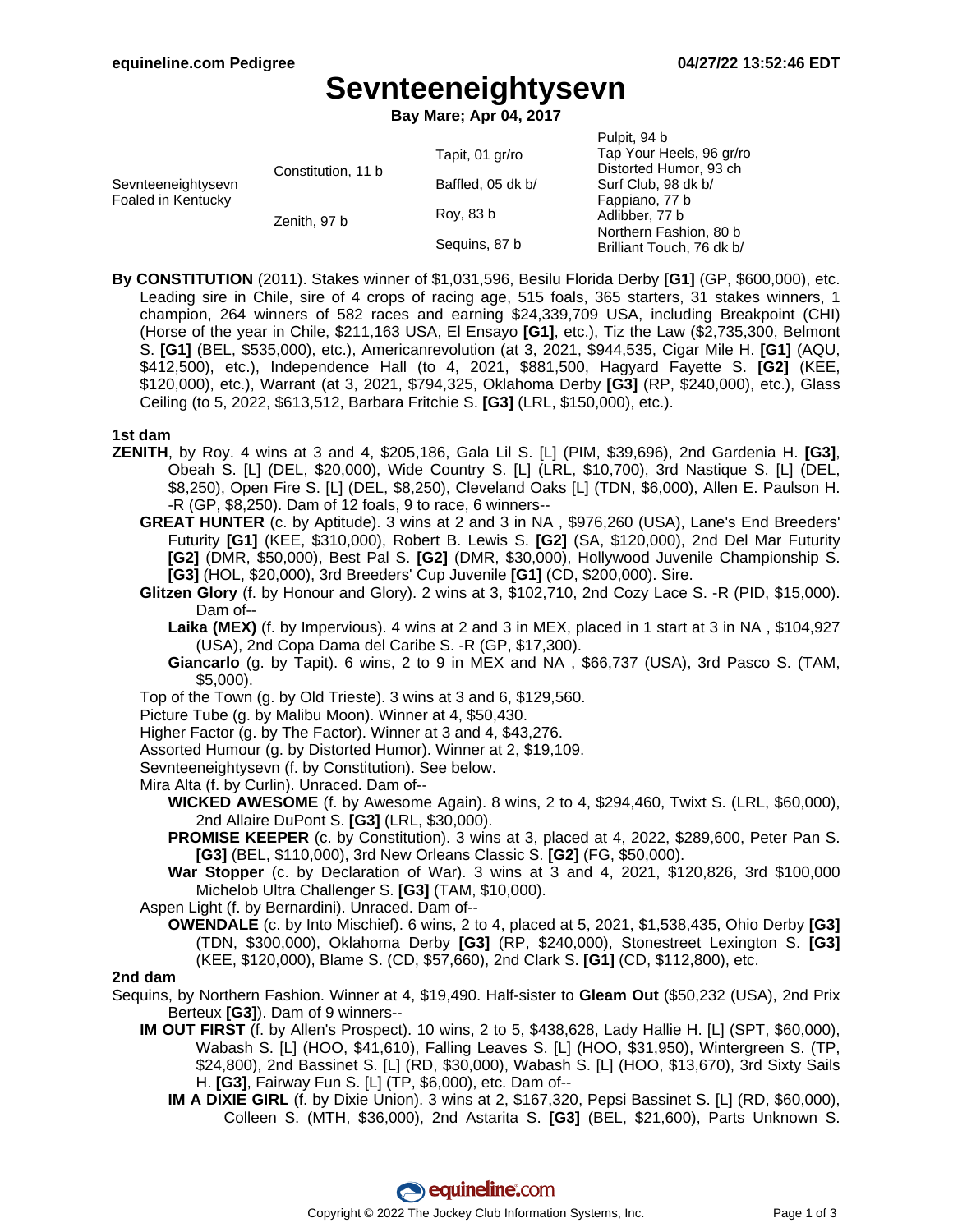## **Sevnteeneightysevn**

**Bay Mare; Apr 04, 2017**

(HAW, \$8,480), 3rd Gowell S. (TP, \$5,000). Dam of--

- **MOR SPIRIT** (r. by Eskendereya). 6 wins, 2 to 4, \$1,668,400, Mohegan Sun Metropolitan H. **[G1]** (BEL, \$650,000), Los Alamitos Futurity **[G1]** (LRC, \$210,000), Steve Sexton Mile S. **[G3]** (LS, \$122,000), Robert B. Lewis S. **[G3]** (SA, \$90,000), Essex H. [L] (OP, \$150,000), etc.
- **FIRST ASCENT** (f. by Cherokee Run). 5 wins, 3 to 6, \$141,051, Red Carpet S. [L] (PEN, \$45,000), 2nd Dahlia S. (LRL, \$10,000). Dam of--
	- Rysy (f. by Langfuhr). Unraced. Dam of--
		- **Buckey's Charm** (f. by Kantharos). Winner at 2, \$88,699, 2nd Anne Arundel County S. (LRL, \$20,000).
- Dorothy's Spirit (f. by Scat Daddy). Placed at 3, \$11,619. Dam of--
- **Downwind** (f. by Curlin). Winner at 3, \$32,253, 3rd Kent S. (EMD, \$7,425).
- **ZENITH** (f. by Roy). Black type winner, see above.
- Evening Star (f. by Malibu Moon). 2 wins at 4, \$53,802. Dam of--
	- **STELLAR WIND** (f. by Curlin). 10 wins in 17 starts, 2 to 5, \$2,903,200, Champion 3-year-old filly in U.S., Apple Blossom H. **[G1]** (OP, \$360,000), Santa Anita Oaks **[G1]** (SA, \$240,000), Beholder Mile S. **[G1]** (SA, \$240,000), Clement L. Hirsch S. **[G1]** (DMR, \$180,000) twice, Zenyatta S. **[G1]** (SA, \$180,000), etc.
- New York Holiday (g. by Harlan's Holiday). 6 wins, 4 to 11, \$124,067(USA).
- Brilliant Sermon (g. by Pulpit). 11 wins, 4 to 8, \$118,573(USA).
- So Be (g. by Geiger Counter). 3 wins at 3, \$39,994.
- Paillette (f. by Polish Numbers). Winner at 4, \$30,914. Producer.
- Stars and Spangles (f. by Two Punch). Winner at 3, \$22,952. Producer.
- Very Private (c. by Private Terms). Winner at 3, \$15,120.
- Sellsey (f. by Pulpit). Placed in 2 starts at 2, \$7,400. Producer.
- High and Rose (c. by Hennessy). Placed at 4, \$5,857.

#### **3rd dam**

- Brilliant Touch, by Gleaming. Unplaced in 1 start. Half-sister to **WISE NURSE** (\$62,031, Marguerite S.), **Peace Pipe** (\$81,991, 2nd Christmas H., etc., sire). Dam of 6 winners--
	- **Gleam Out** (c. by Full Out). 2 wins at 3 in FR , placed at 4 in NA , \$50,232 (USA), 2nd Prix Berteux **[G3]**.
	- Sequins (f. by Northern Fashion). See above.
	- Brabazon (c. by Cresta Rider). 6 wins, 3 to 9 in FR and ENG, \$65,037 (USA).
	- Cooltrax (g. by Cool Halo). 6 wins at 3 and 4, \$37,817.
	- Prime Order (c. by Northern Jove). 2 wins at 3, \$4,985.
	- Paramount (f. by Full Out). Winner at 4 in BEL, placed at 3 in ENG. Producer.
	- Brilliant Boy (c. by Melyno (IRE)). Placed at 3 and 4, \$5,752.
	- Keokee Boy (g. by Northern Fashion). Placed at 3.

#### **4th dam**

- Indian Nurse, by \*Mahmoud. Unraced. Half-sister to **Sue's Appeal** (\$25,825, 3rd Laurance Armour H., sire), **Gangbuster** (2nd Youthful S.), **Harley Street** (3rd Horris Hill S.). Dam of 9 winners, including--
	- **WISE NURSE** (f. by Hill Prince). 5 wins, 2 to 4, \$62,031, Marguerite S.
		- **SYDNEYS NURSE** (f. by Mongo). 7 wins at 3 and 4, \$83,230, Sheepshead Bay H., 2nd Margate H.
		- **RESIDENT NURSE** (f. by Graustark). 6 wins at 3, \$82,783, Pageant S.**-G3**, Searching S.

**Buck the System** (g. by Buckpasser). 14 wins, 2 to 7, \$85,962, 3rd Sanford S.

**Peace Pipe** (c. by Summer Tan). 11 wins, 3 to 6, \$81,991, 2nd Christmas H., Lakefront H. Sire. Princess Red Wing (f. by Prince John). Winner at 4, \$10,124.

**STONEY LONESOME** (g. by Caro (IRE)). 6 wins, 2 to 5, \$161,940, [Q] [Q] at, 2nd [Q] [Q] at.

**NIROBI** (c. by Sharpen Up (GB)). 14 wins, 2 to 6 in ITY, \$143,017 (USA), Premio Castello Sforzesco [L].

- Sea Nurse (f. by \*Sea Charger). 4 wins, 2 to 5, \$14,153.
	- **Paddy Jay** (f. by Double Jay). 9 wins, 3 to 7, \$45,628, 2nd La Dama S., 3rd Paso del Norte S., Chihuahua H.

**Ragtime Baby** (f. by No Robbery). 3 wins at 2 and 3, \$39,181, 3rd Venus S.

**El Coronado** (c. by No Robbery). 3 wins at 2, 3rd Clasico Jesus T. Pinero.